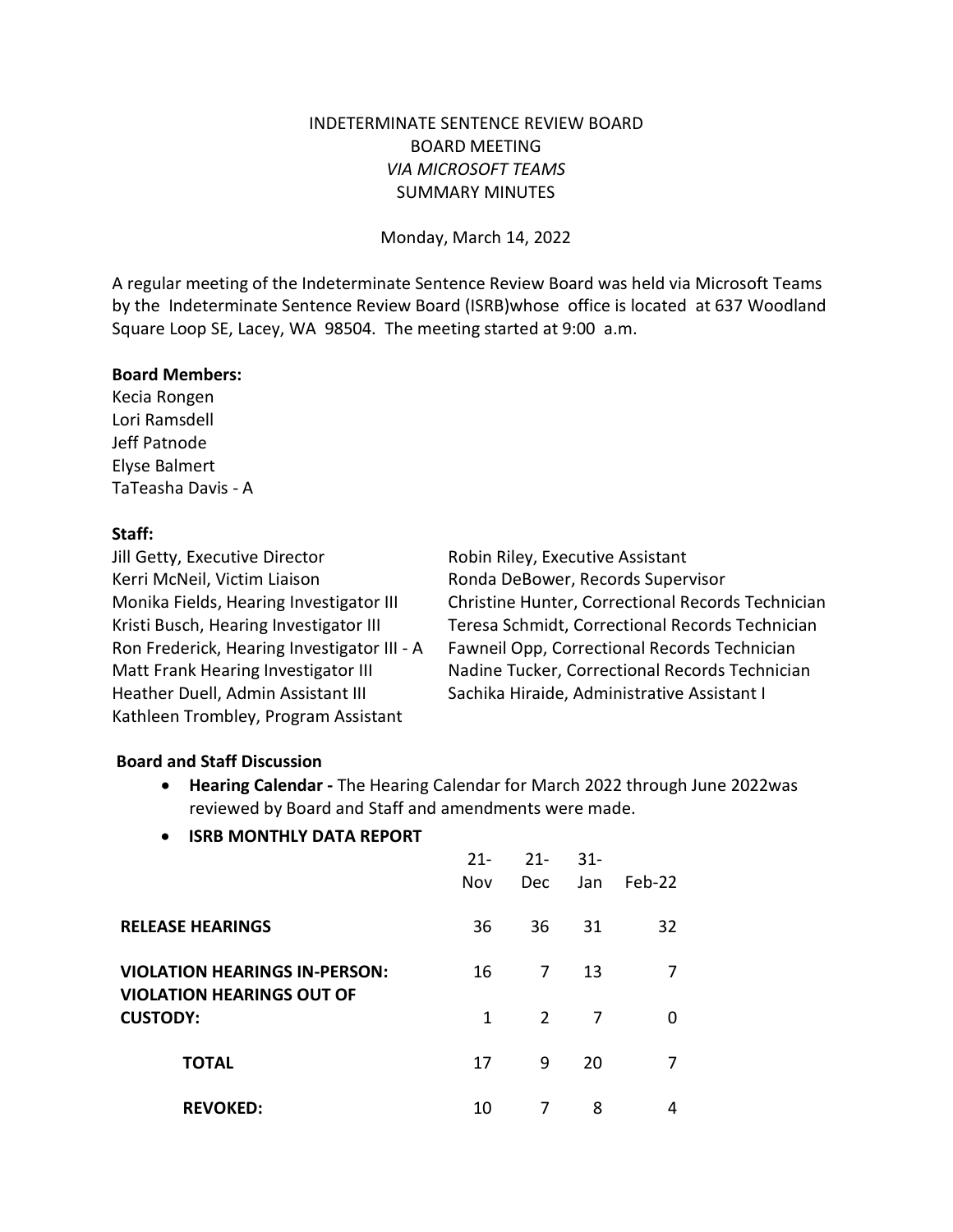| <b>REINSTATED:</b>                    | 5            | $\overline{2}$ | 8              | $\overline{2}$ |
|---------------------------------------|--------------|----------------|----------------|----------------|
| <b>CONTINUED ON ACTIVE</b>            |              |                |                |                |
| <b>STATUS:</b>                        | $\mathbf{1}$ | $\Omega$       | 0              | $\mathbf 0$    |
| <b>PENDING:</b>                       | $\Omega$     | 0              | $\mathbf{1}$   | $\mathbf{1}$   |
| <b>CONTINUED:</b>                     | $\mathbf{1}$ | 0              | $\overline{2}$ | $\pmb{0}$      |
| <b>SUSPENDED @ HEARING</b>            |              |                | $\mathbf{1}$   | $\pmb{0}$      |
| <b>Sched New Hearing - New Info:</b>  | 0            | $\Omega$       | 0              | $\pmb{0}$      |
| <b>ADMINISTRATIVE REINSTATEMENTS:</b> | $\mathbf{1}$ | 4              | 4              | 3              |
| LETTERS TO VICTIMS/SURVIVORS:         | 119          | 137            | 123            | 102            |
| <b>EMAILS TO VICITMS/SURVIVORS:</b>   | 18           | 26             | 24             | 13             |
| <b>MAIL RETURN:</b>                   | 32           | 19             | 39             | 16             |
| <b>SUMMARIES PROVIDED</b>             | 7            | 7              | 5              | 15             |
| <b>PRISON VISITS:</b>                 | 0            | $\Omega$       | 0              | $\mathbf 0$    |
| <b>VICTIM SURVIVOR MEETINGS:</b>      | 3            | $\mathbf{1}$   | $\mathbf{1}$   | 8              |
| <b>GEO CONDITION REQUESTS:</b>        |              |                | $\overline{7}$ | $\overline{2}$ |
| <b>GEO RE-VERIFICATIONS:</b>          |              |                | 4              | $\mathbf 0$    |
| <b>REFRAIN FROM CONTACT REQUESTS:</b> |              |                | 0              | $\mathbf 0$    |
| <b>ORP' APPROVED:</b>                 | 13           | 20             | 15             | 6              |
| <b>ORPs DENIED</b>                    | $\mathbf{1}$ | 6              | 3              | 4              |
| <b>ICOTS</b>                          | $\mathbf{1}$ | $\mathbf{1}$   | 0              | $\mathbf 0$    |
| <b>FINALS ISSUED:</b>                 | $\Omega$     | $\Omega$       | 1              | $\mathbf{1}$   |
| <b>STIPULATED AGREEMENTS:</b>         | 24           | 30             | 29             | 16             |
| <b>BOARD WARNINGS FY22 July - Dec</b> | 15           |                | $\overline{2}$ | 3              |

### **A. Chair's Report**

The 2022 Legislative Session ended on March 10, 2022. All state employees will receive a 3.5% raise as of July 1, 2022. Additional information regarding the budget is on the Office of Financial Management's website.

Ms. Rongen is working on supplemental budget requests for additional staff to support our work. Our data is helping inform the need for additional staff. Ms. Rongen asked staff to contact their supervisor if they have staffing suggestions outside what is being considered. The supplemental budget requests are for staff beginning July 1, 2023 but could be sooner.

Mac Pevey Assistant Secretary for Community Corrections sent data related to individuals under lifetime supervision. The Special Sex Offender Sentencing Alternative (SSOSA) has 530 individuals on lifetime supervision. There are 1,171 Community Custody Board (CCB) cases on supervision and an additional 300 have been deported.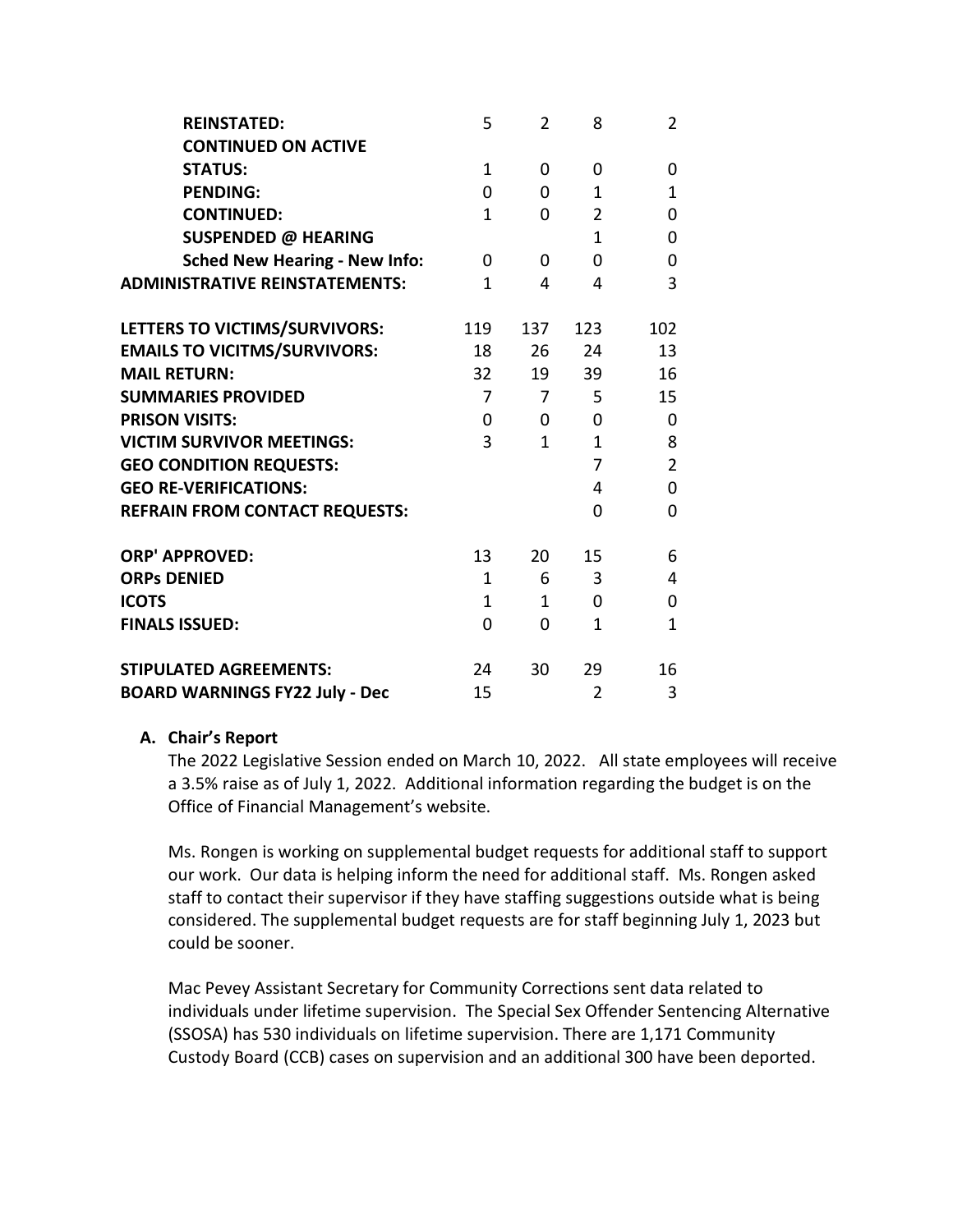## **B. Executive Director Report**

- Ms. Getty outlined the following policies:
	- o DOC Policy 490.700 Transgender, Intersex, and/Non-Binary Housing and Supervision directs staff to refer individuals by their preferred pronouns.
	- $\circ$  DOC Policy 400.280 Legal Name Change When an incarcerated individual or someone on supervision has legally changed their name, their name will be changed in OMNI and OnBase. Their name at sentencing will be listed as an AKA.
- Ms. Getty asked Ms. DeBower to demonstrate how to look up a name in OnBase using the DOC number.
- The Hearing Investigator position was posted and closed last week. Ms. Getty is moving forward with application review and scheduling interviews.
- DOC Policy 350.200 Transition and Release Ms. Getty and several others attended the training for this policy last week.
	- o There has been no change in how Offender Release Plans (ORPs) are processed.
	- o There is a Community Transition SharePoint site that contains several resources for staff to access for individuals on supervision. The site will also contain a FAQ sheet based on the new policy.

Ms. Getty will send out links to the training.

• Dodge Decision – The Washington Supreme Court issued a decision regarding his challenge to the Board's do not release decision in 2018. They have directed the Board to focus on the presumption of release and explain why conditions of supervision would not reduce their risk if they were released. The Board will be revising their Decision and Reasons document to better explain the reason if someone is found not releasable. Ms. Getty had a conversation with Law Enforcement Notification (LEN) and requested they limit recommended conditions on the ESRC Report to those that are risk related and not already addressed by the sentencing Court. You may begin to see less conditions in the ESRC Reports.

# **C. Board Member Reports** –

- Ms**.** Balmert Survey responses were received from the Classification Counselors. The Board will review those responses to see how we can improve our process for release hearings.
- **D. Board Meeting Minutes** Ms. Rongen asked if there were any corrections or amendments to the minutes dated February 7, 2022, February 14, 2022, and February 28, 2022.